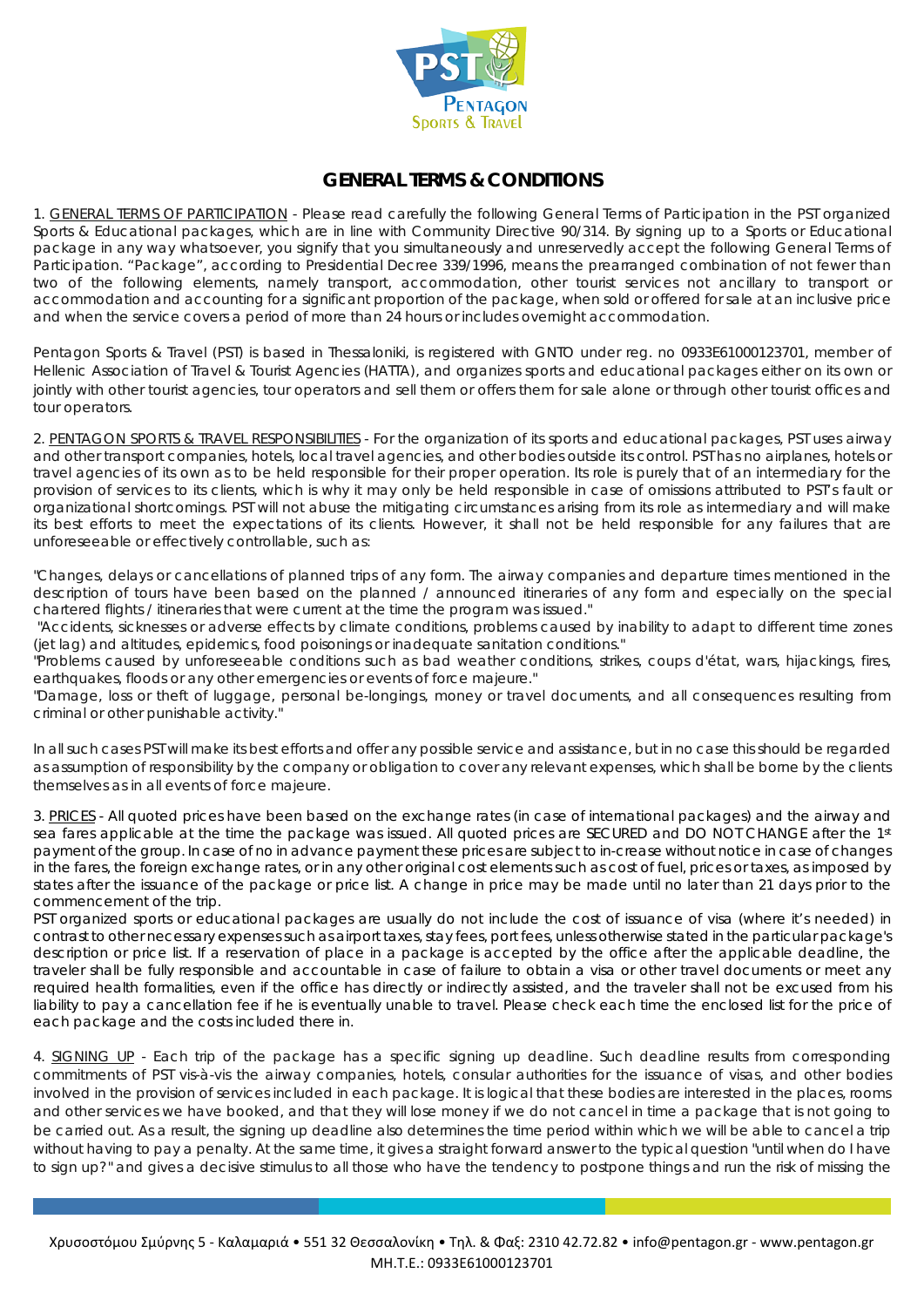

deadline and being unable to find a place. But, a signing up deadline is also useful for us as it helps us book the required places in a timely manner, and gives us the necessary time to better prepare and organize the departure.

5. BOOKING / PAYMENTS - Because the places in different sports or educational events are limited from a point and then all the bookings must be made on time and as specified each time for each sports or educational event. In order for a booking to be valid the participant has to fill and sign the registration form and make an in advance payment (1st payment) equal to 30% of total cost. In case of a sports or educational group the group leader fills and signs the registration form, makes all group payments, represents and is responsible for all the group members and his sign bind all and individually over against PST. A booking made over the telephone shall not bind the office unless it is confirmed by the required advance payment. 49 days prior departure must be paid 50% (2<sup>nd</sup> payment) and 29 days prior departure must be paid the last 20% (full payment) of the total cost respectively except if another payment plan has been agreed written between PST and the client. If one of the payments or part of them will not be paid as described above PST has the right to cancel the trip and apply the cancellation costs. In the case of a bus tour, the travelers shall not have a specific seat for all legs of the tour. The days of departure and arrival are included in the duration of the trip.

6. CANCELLATIONS - In order to reserve hotels and other demanding services, PST pays large amounts of money months in advance of its scheduled trips, and assumes obligations for compensation in case of total or partial cancellation. PST is therefore obliged to retain the entire advance payment or demand additional payment in case of an untimely cancellation. Any cancellation made after the sign of the registration form immediately preceding the commencement of the trip is considered an untimely cancellation, unless otherwise stated in the description of the package. Besides, a client who is unable to participate in an organized trip for which he has already made an advance payment or which he has paid in full, may transfer his reservation to another person that meets all conditions for the organized trip upon due notification to PST at least seven days prior to the departure, unless otherwise stated in the description of the package, provided this is acceptable to our suppliers. Any costs involved in making such transfer shall be borne by the client. A client who accepts a transfer automatically accepts the general terms of participation, and both are responsible in solider against PST for any remaining balance as well as any additional costs of the transfer.

A cancellation may only be made in writing by a notice to be addressed to the company. Regardless of the date of signing up to or departure of the trip, the following retentions shall apply:

 $-90$  days before departure: 70  $\epsilon$  per person for operating expenses

- 89 up to 60 days before departure: the advance payment of 30% is not refundable in order to cover the expenses such as deposits to suppliers, operating expenses and etc;

- 59 up to 30 days before departure: 60% of the total package price (including the advance payment) will be retained;

29 and less: up to 100% of the total package price will be retained;

In case of special departures, holiday seasons, fair seasons, trips that include a cruise, or trips where a specially chartered flight or a specially chartered ship is used, the above period shall be longer and the retention percentages higher. Our office will make its best possible efforts not to retain the above charges / cancellation fees when-ever a cancellation is caused by illness, accident, medical examination or similar reasons, which in common practice are not considered to be reasons for cancellation without the payment of cancellation fees. This is why you are advised to obtain a private insurance in the amount you choose, which, among other things, will cover any cancellation fees for reasons of illness, accidents, medical examinations etc. The settlement of accounts in case of cancellations is made by our office at least 30 days after the end of the trip / tour.

Different terms of cancellation apply in the case of cruises, depending on the terms that each company has for its tours / cruises. Also, different terms of cancellation apply in the case of personal / individual trips, depending on the terms and charges of each airway company and the cancellations policy of each individual hotel. The cancellation fees are charged regardless of the time of signing up or of whether the respective amounts have been paid by the participants or not.

7. CHANGE or CANCELLATION of A PACKAGE - PST has the right to cancel any sports or educational package if the participation is considered inadequate or for any other reason that hinders its performance. PST shall notify the clients of the cancellation of their trip no later than seven days prior to the commencement of the trip. In such case, the liability of PST shall be restricted to the reimbursement of any money has collected. In all other respects, PST shall be bound to observe the schedule of the trips as this is described in the description of each package. PST has also the right to make any changes to the package as it sees it fit in order to overcome any technical problems or unpredictable difficulties.

As soon as the changes effected to any described sports or educational package are notified to the client by any readily comprehensible means, PST shall cease to be bound by the description of the sports or educational package. Such changes may be made prior to the commencement of the trip, and if they are so significant as to alter the character of the sports or educational package, the participants may cancel their booking and get a refund for what they paid, with no further claims from their side. A change of an airway company or a flight (from morning to night etc) shall not be considered to alter the character of a package and will not justify a cancellation of a client's participation. However, if during the trip it appears that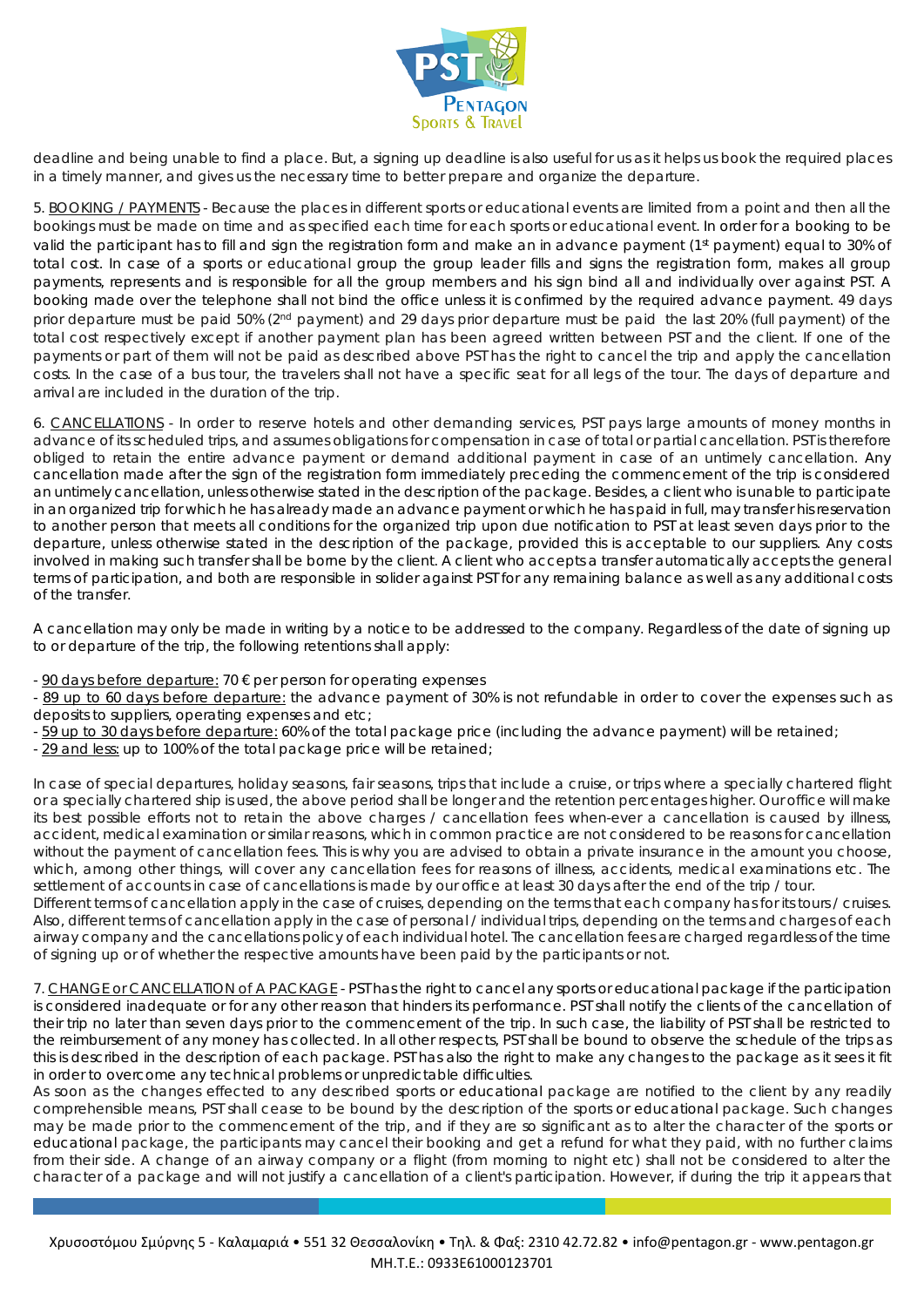

changes are necessary, the participants shall be obliged to accept them. The schedules of packages during the Easter and Christmas holidays' period, and in high seasons in general, are likely to change at the discretion of PST.

It should be stressed beforehand and it is explicitly understood by the parties, that, for their own reasons, the airway companies sometimes use chartered airplanes belonging to other companies for their own flights. This will not be considered a reason for cancellation of the trip from the part of the client.

An airway company may at any time change its flight schedule or type of aircraft, for its own operational reasons, which are beyond our control. A scheduled one-stop flight may become a non-stop flight from A city/country to B city/country, and a nonstop flight may become a one- or more stop flight.

8. OPTIONAL TOURS - The leaders, who you will usually meet at the countries of destination, may organize optional tours in collaboration with local travel agents, depending on the program. PST may not be held responsible for such optional tours. The prices of optional tours will vary depending on circumstances such as number of persons, holiday seasons, late night surcharges etc.

9. OBLIGATIONS of CLIENTS - A fundamental obligation of all people participating in a group sports or educational tour is to strictly comply with the schedule and the instructions given by the group leaders / guides, and be punctual in the meetings for the scheduled events. If a member of the group is not punctual, in addition to any other problems this may cause, it will give the leader the right to proceed without him and PST will refuse to pay any refund for any non-provided services. A person participating in the organized sports or educational tours of PST shall be exclusively responsible to obtain and maintain all required travel documents (passport etc), and for any declaration made to the Greek or foreign monetary or custom authorities.

Any reasonable complaints during the tour should be immediately reported to the group leader (or in the absence of a group leader, to our office) on the spot, and to the party providing the service, in writing. If the problem cannot be resolved on the spot, the client must file a written complaint within ten days from the day of return in case of omissions and improper performance. PST will have the right to refuse to reply to a letter of complaint that was filed after said deadline. In case a member of the group should decide to withdraw from the trip and leave the group on his own accord, even in case of force majeure, he will not have the right to any further service or refund, and all expenses associated with his leaving the group will be borne by him. In case of a dispute, for any reason, the parties shall take recourse to the HATTA Committee of Amicable Resolution of Disputes and invite it to mediate. If an amicable resolution of the dispute is not achieved, then the Courts of Thessaloniki shall have competent jurisdiction to hear the case.

10. LUGGAGE - Luggage is delivered to and picked up from the carrier at the responsibility and care of the owners, regardless of whether a representative of the tourist office is present or not. In case of damage or loss, the IATA Regulation on airplanes will be applicable as well as the international conventions governing each particular means of transport and hotels. In such cases, the liability shall be limited as provided for in such conventions. Our company will not be held responsible for the content of the luggage.

Irrespective of the kind of travel (air, sea or bus), PST shall undertake the transportation and pay the related cost for only one regular-sized suitcase of no more than 20 kilos per client, unless otherwise stated. In addition to his luggage, a client may hold a small handbag of no more than 50x40x25 centimeters (length / height / width respectively), and may also carry liquids in containers of no more than 100 ml, but not in excess of one (1) litre in total, in a transparent plastic bag of 20x20 centimeters (the dimensions are provided for by the general terms of aviation and not by the general terms of each airway company). If a client's luggage is overweight, the airway or accommodation companies may impose a surcharge, which will be borne by the client.

11. HOTELS / ACCOMMODATIONS - All accommodations used by PST have a legal and valid license as required by the public authorities of the host country. The criteria based on which the accommodations are selected have to do with the location and the services offered, in combination with their best possible price for their class as specified in the description of the sports package. In most hotels worldwide, the rooms have been designed to accommodate two beds. This means that a three-bed room is actually a two-bed room with one more bed added. Some hotels will also add a fourth bed in order to serve a guest, but clearly the available space will be significantly limited. Normally, the rooms are delivered between 13:00 and 15:00 hrs and remain available to the guests until 10:00 hrs of the departure day.

A request for a certain type of room entered in the order slip will be satisfied depending on the demand and if the hotel has different prices for every type of room. Otherwise, the hotel may give you a room depending on its fullness at the time of your stay. PST will make its best efforts to extend the checkout time in order to serve any guests departing with night or early-morning flights. Such service will only be offered if the rooms have not been given to other guests of the hotel.

If, in an individual trip, you arrive at the hotel after your scheduled day of arrival and have not notified the hotel accordingly, the hotel shall have the right to dispose of the room for the entire remaining booked period if requested.

In case of overbooking from the part of the hotel, our company will make its best possible efforts to find a solution in accordance with the regulations applicable in the host country.

Unless otherwise stated, beverages are not included in the half-board or full-board price. You are re-minded to settle any personal bills (telephones, beverages etc) before checking out of the hotel. In no case PST will accept to pay a guest's personal bills.